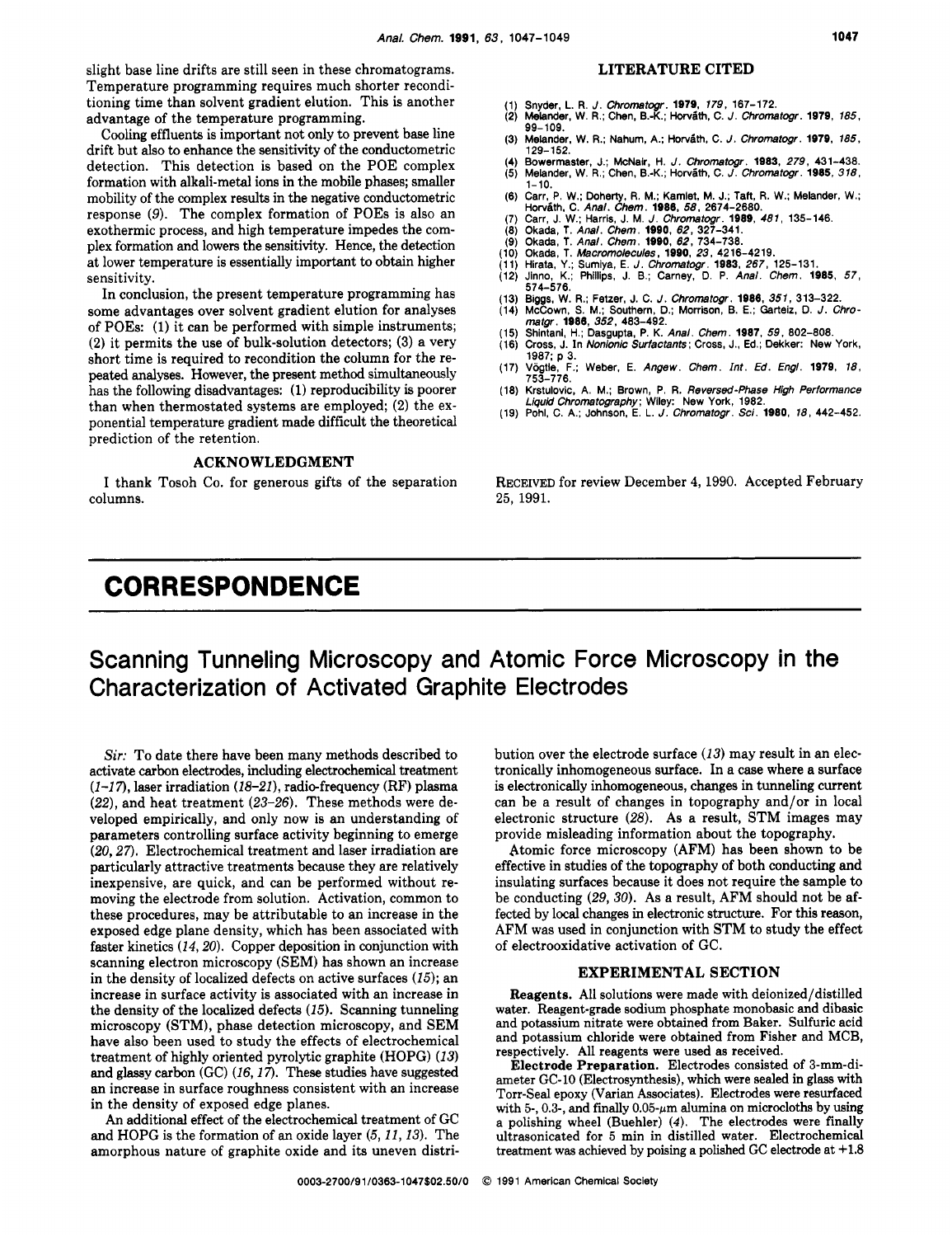V for **5** min followed by -0.1 **V** for 2 min in 0.1 M supporting electrolyte *(2).* Electrochemically treated electrodes were rinsed with copious **amounts** of distilled water and were allowed to dry under ambient conditions for **24** h.

Electrochemical treatment was performed with a Bioanalytical Systems BAS-100 analyzer and an electrochemical cell with a Ag/AgCl reference electrode and a Pt wire auxiliary electrode. All solutions were deaerated with nitrogen for **5** min prior to experiments.

**STM and AFM Conditions.** STM and AFM were performed in air by using a Nanoscope I1 (Digital Instruments). Both STM and AFM images were generated by maintaining a constant signal (current and force, respectively) between the tip and the sample. This was achieved by controlling the potential applied to a calibrated piezo element in a feedback circuit. Pt-Ir (80/20) Nanotips, used to obtain STM images, were used **as** received. STM images were obtained in the constant current mode with a tunneling current of 2 nA, a tip bias of +100 mV, and a scan rate of 40 Hz. To ensure that the STM tips were free from contam: ination, HOPG was intermittently imaged with atomic resolution.

AFM studies were performed in the constant force mode, using  $100$ - $\mu$ m Si<sub>3</sub>N<sub>4</sub> triangular cantilevers with a spring constant of 0.58  $N/m$  at a scan rate of 20 Hz. This results in a constant force between 1 and 100 nN being applied to the sample. All AFM images produced by this method were stable while continuously scanning the surface, suggesting that the surface was not being damaged as a result of rastering the tip across the surface.

The images presented here are representative of many images taken at different points on each sample. All STM and AFM images were low pass filtered to remove high-frequency noise which did not alter the topographical heights  $(27)$ .

#### **RESULTS AND DISCUSSION**

The electrochemical oxidation of graphite has been studied extensively *(31).* At low supporting electrolyte concentrations (less than 1 M) and low graphite crystallinity, intercalation efficiency is low *(32,33).* As a result, side reactions including oxidation of water, production of surface oxides, and corrosion of the surface become more dominant. Graphite oxide formation has been reported in neutral **or** acid supporting electrolytes with oxygen-containing anions *(5, 11, 34).* In contrast, the formation of graphite oxide in supporting electrolytes containing chloride salts is reported to be much less efficient *(34).* This is a result of the oxidation of chloride, which occurs more readily than the oxidation of the electrode surface.

Supporting electrolytes consisting of 0.1 M  $KNO<sub>3</sub>$ ,  $NaH_2PO_4/Na_2HPO_4$ ,  $H_2SO_4$ , and KCl were chosen to determine the effect of electrochemical treatment on the surface structure of GC. Figure 1 shows the result of electrochemical activation of GC in  $0.1$  M  $\text{KNO}_3$ , a common supporting electrolyte used for graphite activation *(2,14).* As can be seen in the STM image (Figure la), there is a significant change in the apparent surface roughness **as** a result of electrochemical treatment compared to the polished electrode (Figure 2a). The surface roughness apparent in Figure la is attributed to the presence of graphite oxide, resulting in topographical and electronic changes at the surface. At polished GC, defects that are a result of gas pockets formed during the fabrication process are also present (not shown), although their density is low *(15).* The surface roughness shown in Figure la is not **as** pronounced as that reported elsewhere (16). This is most likely due to a lower anodic overpotential used during our treatment. In contrast to the surface roughness apparent in **STM** images (Figure la), AFM images (Figure Ib) reveal a relatively smooth surface with isolated defects with diameters on the order of 100 nm. Although the relatively smooth surface seen by AFM may be a result of the tip dipping through the oxide layer, this is unlikely based on the STM images, which suggest an uneven distribution of oxide across the surface. Similar isolated defects as shown in Figure lb were observed at different positions on the electrode surface.



**Flaure 1.** (a, top) Constant-current STM image (tip bias  $+100$  mV, **tunneling current 2 nA) and (b, bottom) constant-force AFM image (100-pm Si,N, triangular cantilever, spring constant 0.58 N/m) of GC**  in air following electrochemical treatment in 0.1 M KNO<sub>3</sub>. *XYZ* axis **in nm.** 

Usually, at least one defect was observed in any given **500- X** 500-nm field. It should be noted that larger, irregularshaped defects, grooves, and much larger gas pockets were **also**  observed, however not nearly **as** often. This is consistent with copper deposition patterns observed with SEM on electrochemically treated GC electrodes where copper nuclei with diameters on the order of 100 nm were separated by distances between 100 and 1000 nm and where such grooves were also observed (15). It has been suggested that a compacted microparticle layer is formed as a result of electrode polishing and that this layer is responsible for the less active nature of polished GC (15, *24).* It is, therefore, possible that defect formation occurs at pinholes present in the compacted layer. This seems unlikely since changes in the diameter of pinholes with a distribution as seen by AFM (Figure 1b) would not significantly change the observed activity of the electrode.

Although it is not clear what mechanism controls the formation, size, and distribution of the observed defects, defects may ultimately control the electrode activity. Defects of similar diameter and shape have also been observed with STM on HOPG as a result of gasification reactions that result in the oxidation of graphite *(27).* The uniformity of the size and shape of the defects produced by gasification has been explained by the presence of atomic defects (i.e., edge sites) at